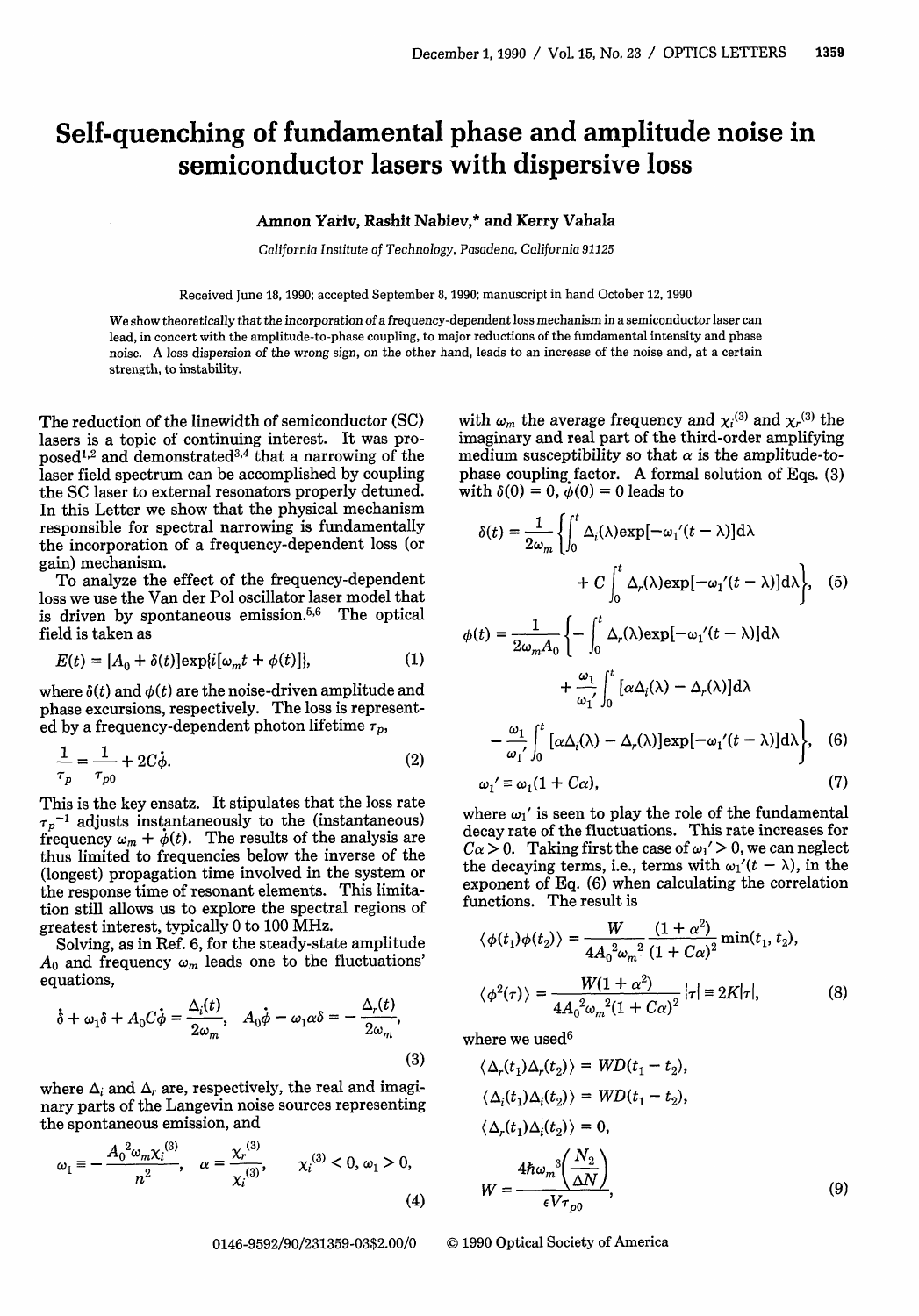and  $D(t)$  is the delta function of t.  $\epsilon$  is the dielectric constant, V is the resonator volume, and  $(N_2/\Delta N)$  is the inversion factor. Use of standard noise formalism6 leads to

$$
\langle E^*(t)E(t+\tau) \rangle = A_0^2 \exp[-1/2 \langle \phi^2(\tau) \rangle]
$$
  
 
$$
\times \exp(i\omega_m \tau) + c.c., \quad (10)
$$

which, combined with Eq. (8) and after use of the Wiener-Khintchine theorem, leads to the following expression for the (optical) field spectral density:

$$
W_E(\omega) = \frac{1}{\pi} \int_{-\infty}^{\infty} \langle E^*(t)E(t+\tau) \rangle \exp(-i\omega \tau) d\tau + c.c.
$$
  

$$
= \frac{A_0^2}{\pi} \int_{-\infty}^{\infty} \exp\{[-i(\omega - \omega_m) - K] |\tau| \} d\tau
$$
  

$$
= \frac{\frac{2}{\pi} A_0^2 K}{(\omega - \omega_m)^2 + K^2}.
$$
 (11)

The laser field spectral width is thus  $(\Delta \nu)_{\text{laser}} = K/\pi$ ,

$$
(\Delta \nu)_{\text{laser}} = \frac{h \nu_m \left(\frac{N_2}{\Delta N}\right) (1 + \alpha^2)}{P_e \tau_{p0}^2 (1 + C\alpha)^2} = (\Delta \nu)_{\text{S-T}} \frac{1 + \alpha^2}{(1 + C\alpha)^2},\tag{12}
$$

where  $P_e = (\epsilon A_0^2 V)/\tau_{p0}$  is the total power emitted by the electrons and  $(\Delta \nu)_{S-T}$  is the Schawlow-Townes linewidth. The astounding result is that for  $C\alpha \gg 1$ ,  $(\Delta \nu)_{\text{laser}} \rightarrow (\Delta \nu)_{\text{S-T}}/C^2$  so that the simultaneous presence of amplitude-to-phase coupling ( $\alpha \neq 0$ ) and dispersive loss  $(C \neq 0)$  leads not only to relief from the onerous (1 +  $\alpha^2$ ) factor but even to linewidth values that are substantially smaller than the original Schawlow-Townes value with  $\alpha = 0$ . This is illustrated in Fig. 1, where, for example, the point  $\alpha = -3$ ,  $C = -30$ shows a reduction from the  $(\Delta \nu)_{S-T}$  value by a factor of 900.

Turning our attention to the intensity fluctuations, from Eqs. (5) and (9) we obtain



Fig. 1. Reduction factor  $(\Delta \nu)_{\text{laser}} / (\Delta \nu)_{S-T} = (1 + \alpha^2) / (1 + C\alpha)^2$  as a function of *C* and  $\alpha$ .

$$
\langle \delta(t)\delta(t+\tau) \rangle = \frac{W}{8\omega_m^2 \omega_1} \frac{(1+C^2)}{(1+C\alpha)} \exp(-\omega_1/|\tau|). \tag{13}
$$

Use of  $\Delta P = 2\epsilon V A_0 \delta(t)/\tau_p$  and the Wiener-Khintchine theorem yields

$$
W_{\Delta P}(\Omega) = \frac{1}{\pi} \int_{-\infty}^{\infty} \langle \Delta P(t) \Delta P(t + \tau) \rangle \exp(-i\Omega \tau) d\tau
$$

$$
= \left(\frac{4}{\pi}\right) \frac{h\nu_m \left(\frac{N_2}{\Delta N}\right) P_e}{\tau_{p0}^2} \frac{(1 + C^2)}{\left[\Omega^2 + \omega_1^2 (1 + C\alpha)^2\right]}.
$$
(14)

The low-frequency spectral density of the power fluctuation  $\Delta P$  is reduced relative to the case  $C = 0$  by

$$
\frac{W_{\Delta P}(0)(C \neq 0)}{W_{\Delta P}(0)(C = 0)} = \frac{(1 + C^2)}{(1 + C\alpha)^2}.
$$
\n(15)

This reduction factor can approach a value of  $\alpha^{-2}$  in the case  $C^2 \gg 1$ ,  $C\alpha \gg 1$ . Since  $\alpha$  is typically between 3 and 6, the reduction factor can become significant, since C can be much larger than  $\alpha$ , though not so dramatic as the reduction  $C^{-2}$  in linewidth. We note that here, as well as in the case of the laser linewidth, the noise reduction is brought about by the concerted action of loss dispersion  $(C \neq 0)$  and amplitude-tophase coupling ( $\alpha \neq 0$ ).

In the case  $C\alpha \rightarrow -1$  it follows directly from the form of Eqs. (5) and (6) that the damping rate  $\omega_1' \rightarrow 0$ , so that intensity and frequency fluctuations do not decay. The laser field mode and its relation to instability and chaos are currently being investigated.

We have also considered the current modulation response of the laser by complementing Eqs. (3) (with  $\Delta_r = 0$ ,  $\Delta_i = 0$ ) with a third equation for the carrier density and a driving sinusoidal current.6 The results show that the relaxation resonance frequency  $\omega_R$ , which is often taken as the maximum practical modulation frequency, increases for  $C_{\alpha} > 0$  by  $(1 + C_{\alpha})^{1/2}$ , while the low-frequency portion of the response is unchanged. We also find that the attendant chirp broadening of the spectrum is reduced by a factor  $(1 +$  $C\alpha$ ).

To estimate the all-important  $C$  parameter, we considered two cases. The first involves placing an atomic vapor absorption cell inside the resonator. Substantial values of  $C \approx 10$  are indicated.

The second example involves the weak coupling of the semiconductor laser to an external high-finesse Fabry-Perot 6talon. This configuration was demonstrated by Dahmani et al.<sup>4</sup> to lead to great (1000X) reduction in the laser linewidth. If we consider the external resonator, properly detuned, as a frequencydependent loss element, it is an easy and short task to show that the  $C$  parameter [see Eq. (2)] representing the extra loss coupled by the resonator into the SC laser is accounted for by

$$
C = \frac{c\sqrt{\beta}(1 - R_d)}{2\pi n L_d \Delta \nu_{\text{ex}}},\tag{16}
$$

where  $\beta$  is the intensity spatial feedback factor (not